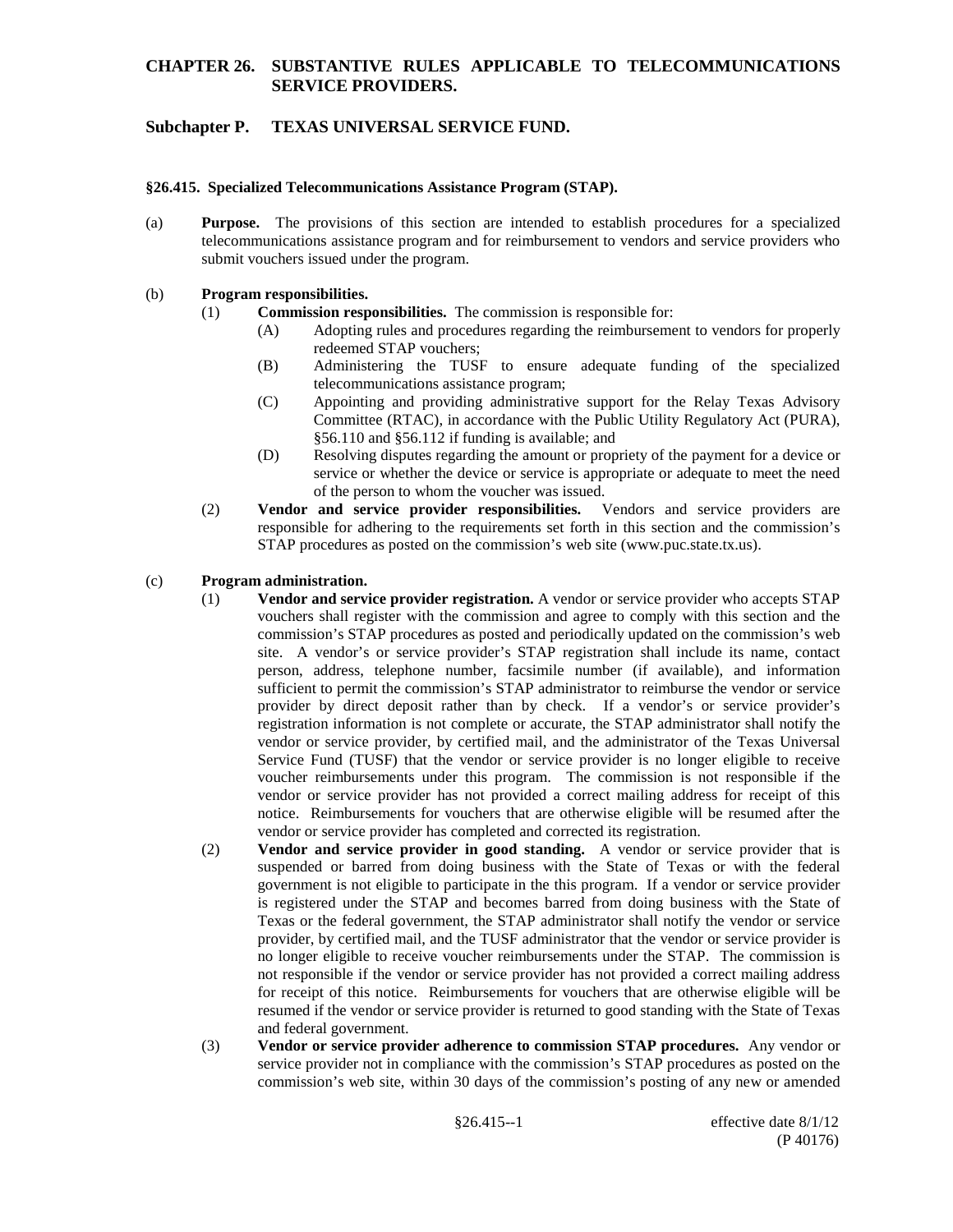# **CHAPTER 26. SUBSTANTIVE RULES APPLICABLE TO TELECOMMUNICATIONS SERVICE PROVIDERS.**

### **Subchapter P. TEXAS UNIVERSAL SERVICE FUND.**

procedures, is not eligible to receive voucher reimbursements under the STAP. The STAP administrator may permanently bar, or suspend for a specified period of time, any vendor or service provider that the STAP administrator identifies as having billed the STAP for devices or services not provided to eligible customers.

- (4) **Vendor or service provider reimbursement.** A vendor or service provider who exchanges a STAP voucher for the purchase of approved equipment or services in accordance with the requirements of the STAP may request reimbursement by the commission. If all reimbursement requirements are met, the STAP administrator shall approve reimburse to the vendor or service provider in an amount that is the lesser of: the face value of the STAP voucher, the actual retail price of the equipment or service as charged by the vendor or service provider to all STAP and non-STAP customers for the same equipment or service, or 125% of the manufacturer's suggested retail price for the device actually provided to the STAP customer as posted on the manufacturer's web site or provided by the manufacturer upon request.
	- (A) TUSF disbursements shall be made only upon receipt from the vendor or service provider of:
		- (i) The vendor's copy of the voucher signed by the vendor, or an authorized representative, in the space provided thereon. By signing the voucher, the vendor is certifying that the device or service has been delivered to the voucher recipient, and that the device was new when delivered and was not used or re-conditioned.
		- (ii) The vendor's proof of delivery of the device or service to the voucher recipient. For proof of delivery, the vendor should seek the voucher recipient's signature on the voucher in the space provided thereon. If the vendor is unable to obtain the recipient's signature on the voucher, other evidence of delivery, such as a postal or private delivery service receipt, may be used for proof of delivery to the recipient. However, evidence of delivery to the voucher recipient must include the signature of the voucher recipient, the signature of the recipient's parent, guardian, spouse, or the signature of a person receiving the delivery at the delivery address who is at least 18 years of age.
		- (iii) A receipt that contains a description of the device or service exchanged for the STAP voucher and the price charged to the customer for the device or service exchanged. The price charged to the customer for the device or service exchanged for the voucher cannot exceed the standard retail price charged by that vendor to all of its customers who purchase the same equipment or service.
	- (B) TUSF disbursements may also be subject to such other limitations or conditions as determined by the commission to be just and reasonable, including investigation of whether the presentation of a STAP voucher represents a valid transaction for equipment or service under the STAP.
	- (C) If a dispute arises as to whether the submitted documentation is sufficient to create a presumption of a valid STAP sales transaction, the commission will be the sole judge of the sufficiency of the documentation.
	- (D) The TUSF administrator shall ensure that reimbursement to vendors for STAP vouchers shall be issued within 45 days after the STAP voucher and other documentation required under subparagraph (A) of this paragraph is received by the TUSF administrator.
	- (E) The commission may delay payment of a voucher to a vendor or service provider if there is a dispute regarding the amount or propriety of the payment or whether the